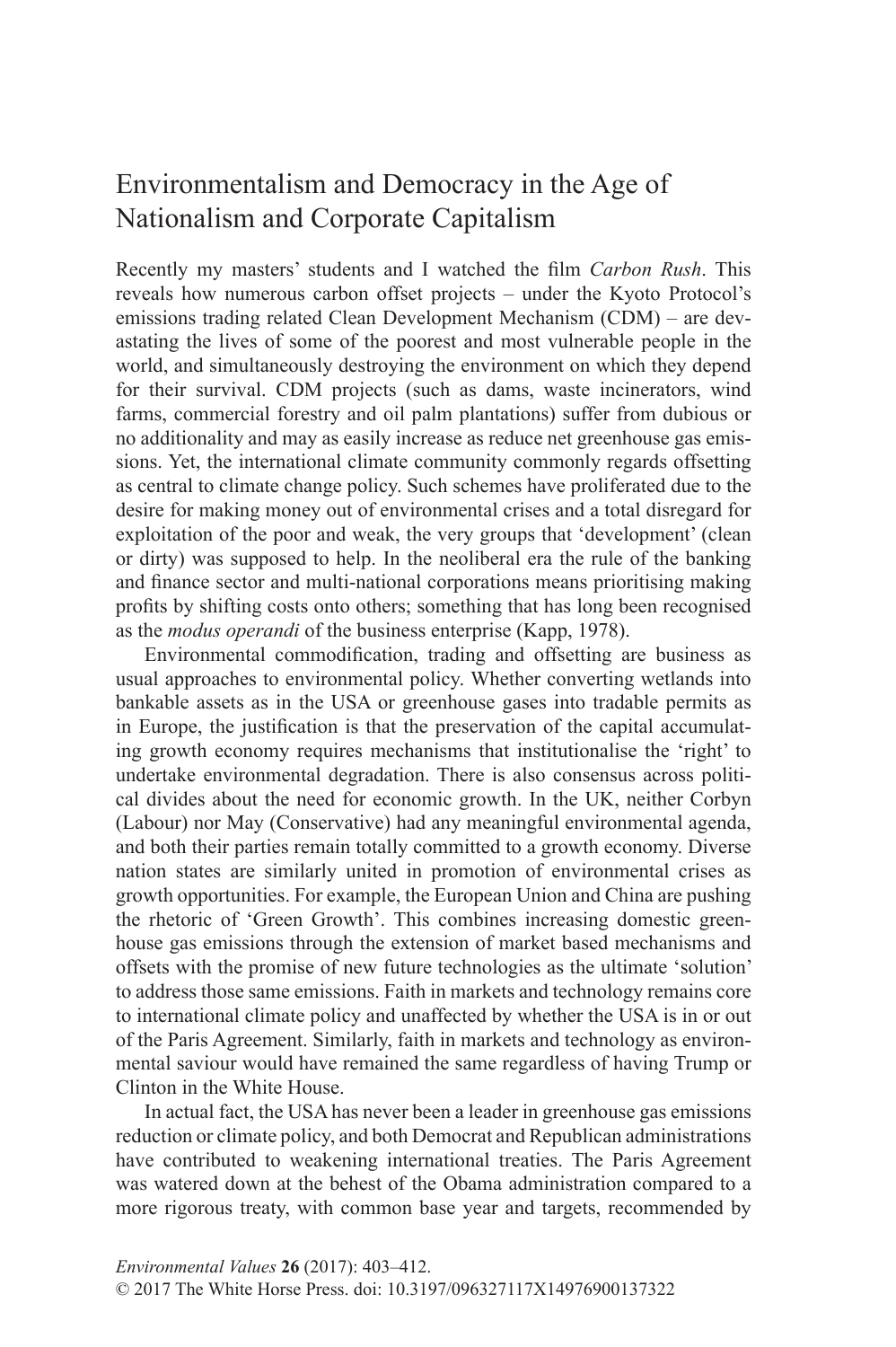the European Commission (Spash, 2016a). Obama made clear his commitment to protect American jobs over the environment and specifically over any need to address human induced climate change. In this logic, environmental policy is justified if it creates jobs and growth, which always come first despite the inevitable contradictions. Obama's administration massively expanded domestic oil and gas exploration to make the USA the worlds largest oil exporter (Spash, 2016a: 70). Non-conventional oil has been part of this strategy, despite the world already having over 6 times the reserves it could possibly burn and still have a 'likely chance' of the 2°C target (Spash, 2016b). Obama boasted that under his administration enough oil and gas pipelines had been built to 'encircle the Earth and then some' (see full quotation in Spash, 2016a). He ignored the associated ecological and social harm, not least that to indigenous communities. In 2016, Native American protestors at Standing Rock opposing construction work on the Dakota Pipeline that, now operational, transports fracked oil, were brutally suppressed by the combined efforts of the construction corporation's security forces, riot police and the national guard. All that was before the election of a climate denialist with personal investments in fossil fuels.

The USA is one amongst many nations putting their own interests before the common good, and with a record of saying one thing and doing another. Modern development is allied to a military-industrial complex that ensures nation states work to secure, maintain and expand their fossil fuel resource supplies at all costs. Current fossil fuel and infrastructure polices totally contradict the supposed commitment of nations to the Paris Agreement, and its already exceeded, scientifically unhinged, target for a potentially catastrophic 2°C average global temperature increase (Spash, 2016a). Meanwhile, the United Nations, the European Commission, the World Bank, the International Monetary Fund and similar international bodies have continuously pushed market approaches that fail to address biophysical reality, permitting exploration for and exploitation of fossil fuels leading to emissions that should never have been allowed. Thus, there is no surprise that recent moves by the airline industry to justify its plans for 700% expansion by 2050 rely on carbon offsetting, while numerous governments (e.g. Austrian, British, French, Turkish) support airport expansion as an economic necessity to create domestic jobs and growth.

Sadly, over the last two decades, in the midst of our ongoing ecological and associated geo-political crises, a range of environmental non-governmental organisations (ENGOs), rather than opposing such schemes, have formed alliances with some of the worst corporate polluters and resource extractors in the world and now actually promote them (Spash, 2015a). Greenwashing has become a major occupation for ENGOs. Many have become apologists for corporate self-regulation, market mechanisms, carbon pricing/trading and biodiversity offsetting/banking, while themselves commercialising species 'protection' as eco-tourism. Foremost amongst the neoliberal ENGOs is The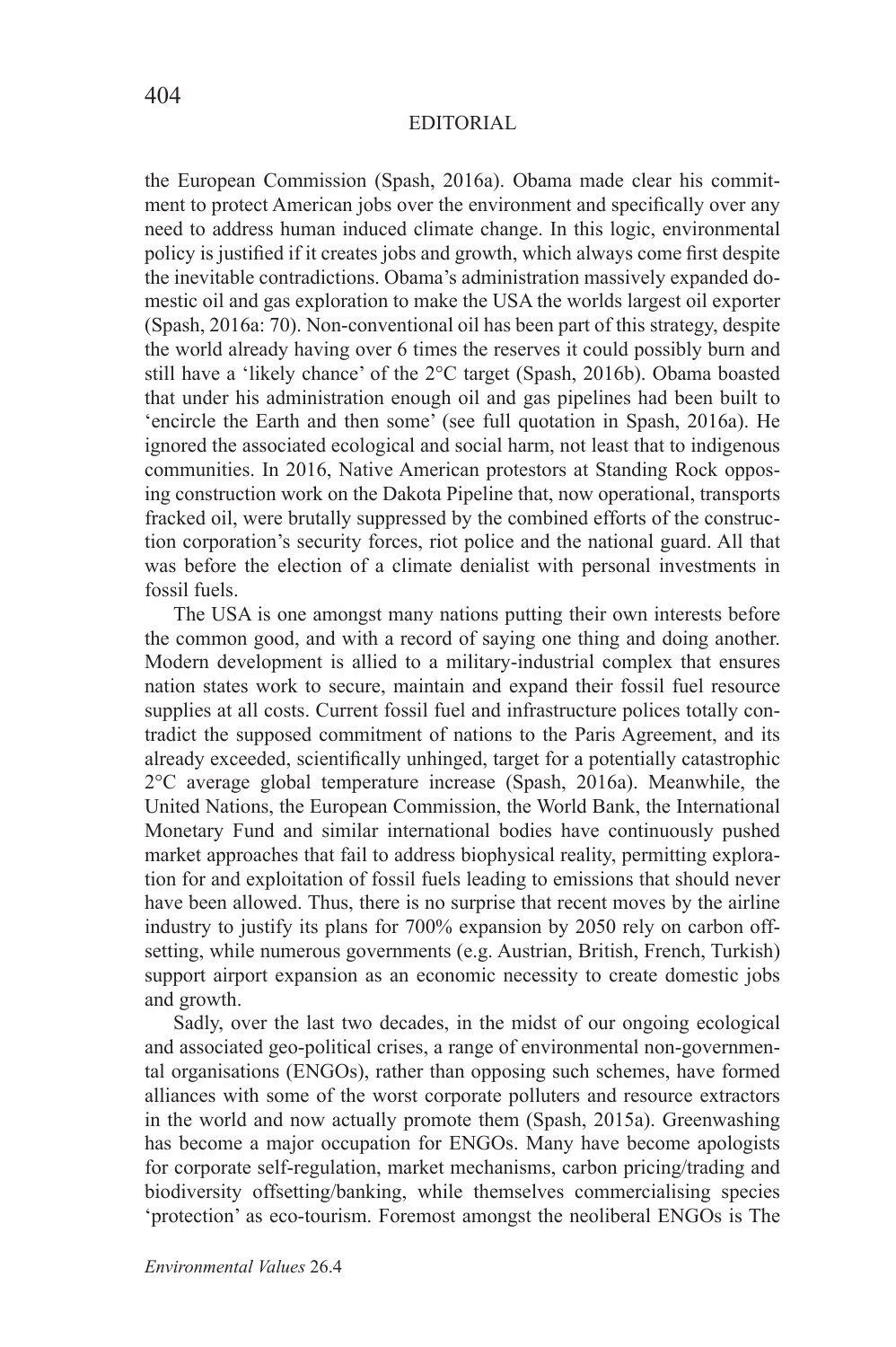Nature Conservancy (TNC). Its President and CEO is Mark Tercek, previously a managing director at Goldman Sachs. Its Vice President until recently was Peter Kareiva, a key player in the Stanford University flagship 'natural capital' project with its mission to convert ecosystems into environmental services that can be traded off. Together Tercek and Kareiva have promoted capitalism as natural and berated conservation biologists for not allying with corporations. In a revival of social Darwinism, Kareiva has even claimed that corporations are a keystone species!

ENGOs have been deliberately targeted by corporate strategists and in several cases they have been captured at management level. For example, Holmes (2011) reports on some of the boards of American ENGOs that include large numbers of current or former directors of major transnational corporations: TNC 15 out of 26; Conservation International 26 out of 36; WWF-USA 13 out of 21. In addition, 'these NGOs each have a business council, made exclusively from corporate directors, to advise the board of directors' (Holmes, 2011: 9). Besides TNC, Conservation International and WWF, Hari (2010) cites the National Wildlife Federation, Sierra Club, and the Natural Resources Defense Council as all suffering from corporate capture and conformity to the basic tenets of neoliberalism. This is the spread of what I have referred to as new environmental pragmatism (Spash, 2009). The inroads into conservation by corporate interests are deep. Recently, Adams (2017) has analysed the pragmatic reasons behind this alliance, terming it 'sleeping with the enemy' and a 'Faustian bargain', that is sold as promoting the mythical Green and growing economy. There is, then, much to concern environmentalists about the role of environmentalism today and whether it can help or will hinder the achievement of a more just, ethical and equitable future.

In this issue of *Environmental Values* the state and direction of the environmental movement are at the fore. The extent to which conformity to current institutions and their values is regarded as pragmatic is the topic addressed by D'Amato et al. They contrast such pragmatism with the need for revolutionary change and consider which will achieve social ecological transformation. That 'business as usual' might no longer be an option leaves open what that implies for the existing political economy (from high-tech competitive corporate growth to low-tech cooperative community degrowth). However, as mentioned above, the hegemonic approach is techno-market optimism with the promise of preserving and protecting the current capital accumulating economic system. Productivist rhetoric is dominant in government circles and provides an imaginary that can fit with liberal, neoliberal, social democratic welfarist, socialist and centrally planned political systems. While some things must change the utopian vision of a 'sustainable growth economy' will not be surrendered. The sustainable development agenda, from Norwegian premier Gro Bruntland onwards, has seen no conflict between achieving social and ecological goals and maintaining the growth economy. The United Nations has spent decades pushing various brands of 'sustainable development' as economic growth,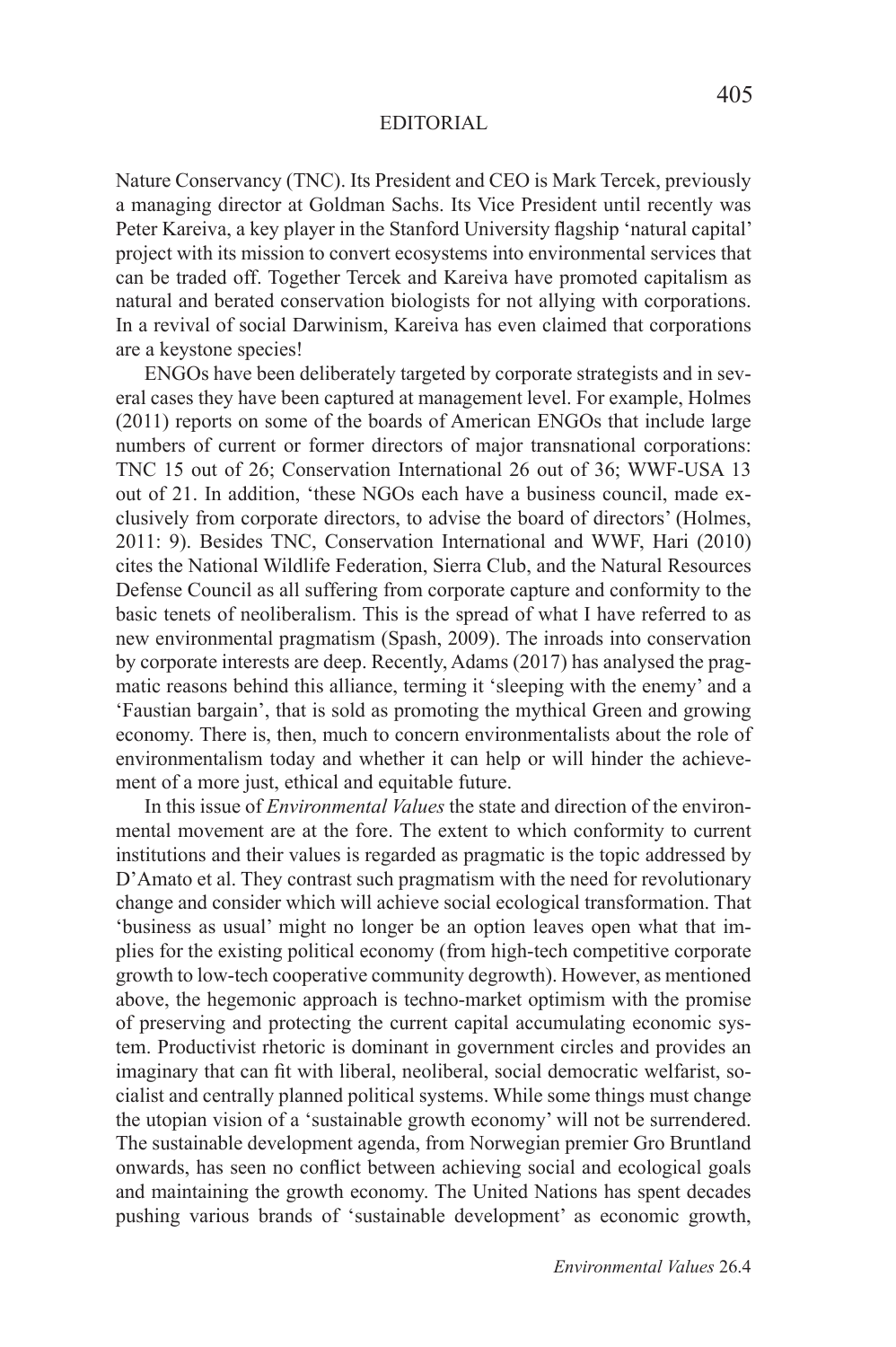with the Green Economy its latest incarnation (Spash, 2012). The basic aim is to make capital accumulation resilient, whether in the West or East, under democracy or despotism, whether state or corporate owned and run. How then should the environmentally concerned address this hegemony?

D'Amato et al. provide a new classification of the debate based upon qualitative interviews and a focus group with twenty young researchers working in the area of social ecological transformation. They contrast perceptions of the role of research as extending from promoting a simple form of pragmatism through to radical change based on strong value commitments. The mode of social change regarded as necessary is described as extending from a gradual evolution to a radical revolution. The concept of the Green Economy was classified by respondents as falling within the pragmatic and evolutionary. The majority (60%) of respondents themselves held the pragmatic revolutionary position, followed by those classified as radical revolutionary (25%) and pragmatic evolutionary (15%). Thus, while 85% of these young researchers felt revolutionary social change was necessary, 75% believed research should be pragmatic. While qualified by this being a small convenience sample, the findings do indicate the potential prevalence of new environmental pragmatism and supports previous work indicating that this is a wider phenomenon amongst researchers (Spash and Ryan, 2012). More generally, D'Amato et al.'s work raises some serious questions over the general direction of environmental research and how far researchers are prepared to make their work conform to hegemonic values, norms and practices, including those they in principle oppose.

Yet, those who stick to their principles are often described as fundamentalists or uncompromising radicals who deny democratic process. Amongst environmentalists, animal activists have typically been painted as such extremists with their claims based on contentious rights based arguments. In some (supposed) democracies they are even regarded and treated as terrorists. Parry raises the issue of how animal activists should operate within an idealised deliberative democracy and what they could then legitimately justify doing to further their cause. The arguments for and against the use of different campaigning tactics are raised with specific attention given to the example of using video footage showing animal suffering. Such tactics are described in terms of creating a moral shock. Can this be legitimate in a democracy?

Parry makes the case that deliberative democracy offers a justification for representing animals in decision making, but that this does not require appeals to claims about moral worth. Instead existing democratic political principles and institutions are invoked. Three principles are then given, namely that deliberative democracy should be inclusive, authentic and consequential. Parry's article evaluates animal activism on these grounds.

Inclusion refers to the right of representation in a decision on the basis of having interests that are subject to being affected by that decision. Political theorists have criticised animal rights activists for using undemocractic/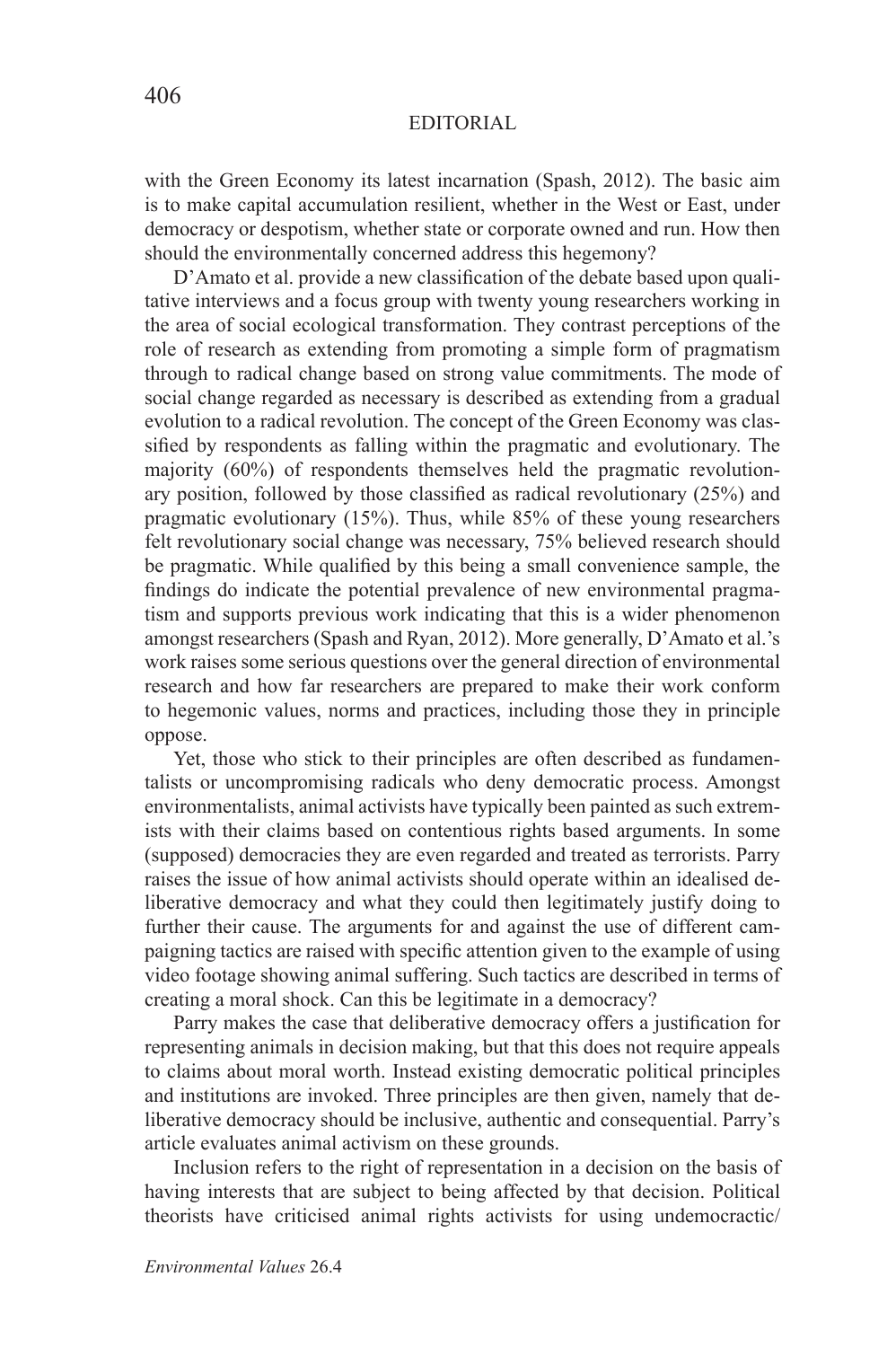non-deliberative approaches, which they claim are unjustified because these activists are just another group of humans seeking to promote their own interests. Such theorists believe animal activism should be undertaken through 'normal' democratic processes. However, as Parry points out, this is a conversion of human to non-human relations into a human to human relationship. Central to the politics of non-human Nature is the representation of silent voices (O'Neill, 2001). How the non-human get a voice in the human world is the central question here.

One aspect of the problem is the tension between attribution of value on the basis of possessing human-like qualities and possessing value despite clearly being non-human like (see for example Coyne, 2017; Vetlesen, 2015). The value basis of interests is then a core concern. Contra Parry, the application of deliberative democratic principles does not then seem to avoid the need for adopting a value basis, nor the need for moral reasoning. Notions of value are employed both in arguments for moral standing and rights of political representation. A common approach in determining such attributions is to appeal to sentience and the ability for non-humans to suffer pain like humans. One reason is the search for generalisable and common interests, which are regarded as constituting authentic deliberation. Here there is an implicit appeal to Kantian moral criteria for establishing a valid moral argument, so once again contention over moral positions appear unavoidable.

Parry's second concept, authentic deliberation, aims to encapsulate the desired qualities of democratic deliberation, namely: truthfulness, mutual respect, non-coercive persuasion, constructively seeking acceptable outcomes, reflexivity and prioritisation of generalisable interests. Parry then explores how far different tactics of animal activists match such qualities, and the same is undertaken for the third concept, that requires deliberative democratic criteria be consequential. The latter entails identification of discernible impacts of tactics on decisions, where the consequences are evaluated at a systemic level (i.e. taking into account various aspects of repercussions). Put more crudely this is an assessment of ends justifying means.

The question Parry debates is the extent to which the tactics of animal activists are non-democratic and yet still might be justified. Two tactics classified as non-democratic are imposing costs on others and the rhetorical exaggeration of moral disagreement. The former covers the making of an action (unwanted by activists) financially more costly for the actor, but is also extended by Parry to include imposing psychological costs on such actors. The latter concerns highlighting moral differences to emphasise what is deemed unethical. Such tactics are problematic for deliberative democrats – being termed 'exaggeration' and 'rhetoric' – because of their commitment to political process as a consensus-seeking compromise. As Parry notes, in passing, there are those arguing that the worth of democracy lies in allowing for contestation over values, and that would involve the recognition of differences held as moral principles rather than seeking compromise and reasons to justify why everyone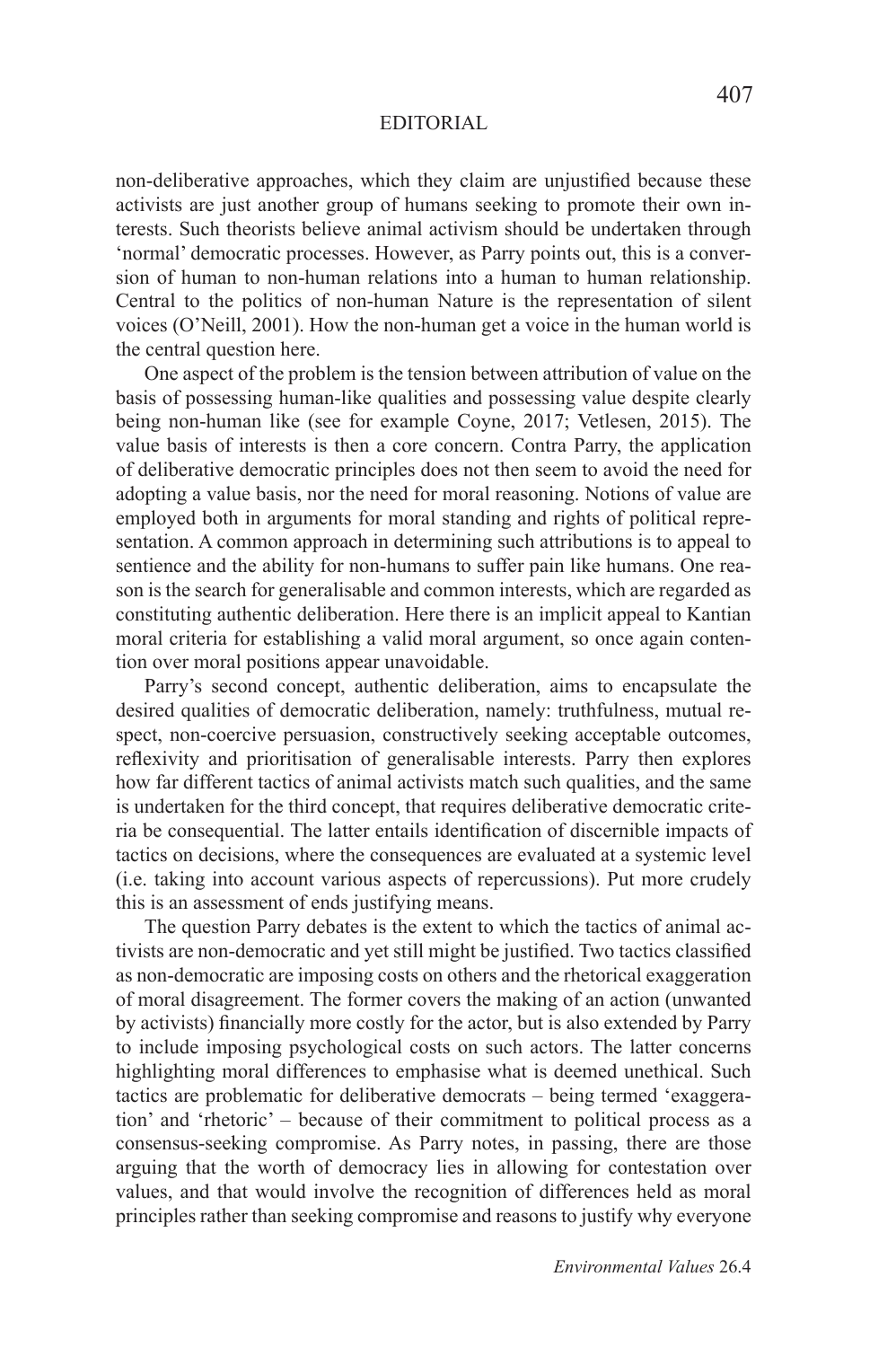should make trade-offs. A possibly related issue (not addressed) is the apparent contradiction involved in evaluating a social movement that emphasises deontology, community responsibility and duties on the basis of consequences and individual action.

Parry concludes that some of the non-democratic tactics of animal activists may have a role, but should be employed with reflection and moderation. In reaching this conclusion some aspects are only briefly mentioned, but seem central to any justification for radical action within the social reality in which we live today. Perhaps most important are the inequity in power relationships in society and the undemocratic state of the institutions empowered by the idea of a neoliberal economy. Such things as corporate power, greed and the capital accumulating economy lie behind the prevalence of threats to the nonhuman world. The associated institutions perpetuate and legitimise a range of practices against the interests of both non-human and human animals. In the struggles of indigenous communities, who are on the frontline of the extractivist economy and its accumulation by dispossession and land grabbing, there are few signs of legitimate democracy let alone the deliberative democratic ideal. How to live up to the ideals of deliberative democracy, in seeking to right some wrongs, seems of lesser relevance than asking how and by what means can the transformation of such an undemocratic system be achieved? Related to this is the question: what are the legitimate grounds for the institutionally powerless to fight institutionalised power?

Quist and Rinne are concerned with the challenges that disenfranchised groups face in building shared agendas and expressing themselves in their struggles to protect the environment and their ways of life. Their particular context is the conflict between different forms of resource exploitation and specifically fisheries versus oil extraction. They present a case study from Mexico that investigates media (two regional newspapers) representation of the conflict over access to the sea after Pemex, the eleventh largest oil corporation in the world, was empowered by the Mexican State to create marine exclusion zones. They reveal how the media operates with implicit rules of newsworthiness that play to the dominant moral discourses promoted by political and economic elites. In addition, they expose how this has played up divisions within the fisher community (e.g., between licence holders and other fishers working for them or independently).

The central concept in their case study is 'patrimony', or regarding natural resources as an intergenerational heritage that creates a community understanding and sense of common purpose. Under patrimony the community is typically the nation state, with patrimony operating as national heritage, but the study identifies how the concept is also applied at the fisher community level by its leaders. However, rather than being empowered, the fishers appear to be captured by the discourse of patrimony, while their own discourse, expressing ecological values that include their way of life, is excluded. Fisher leaders are shown to adopt the patrimony discourse against the interests of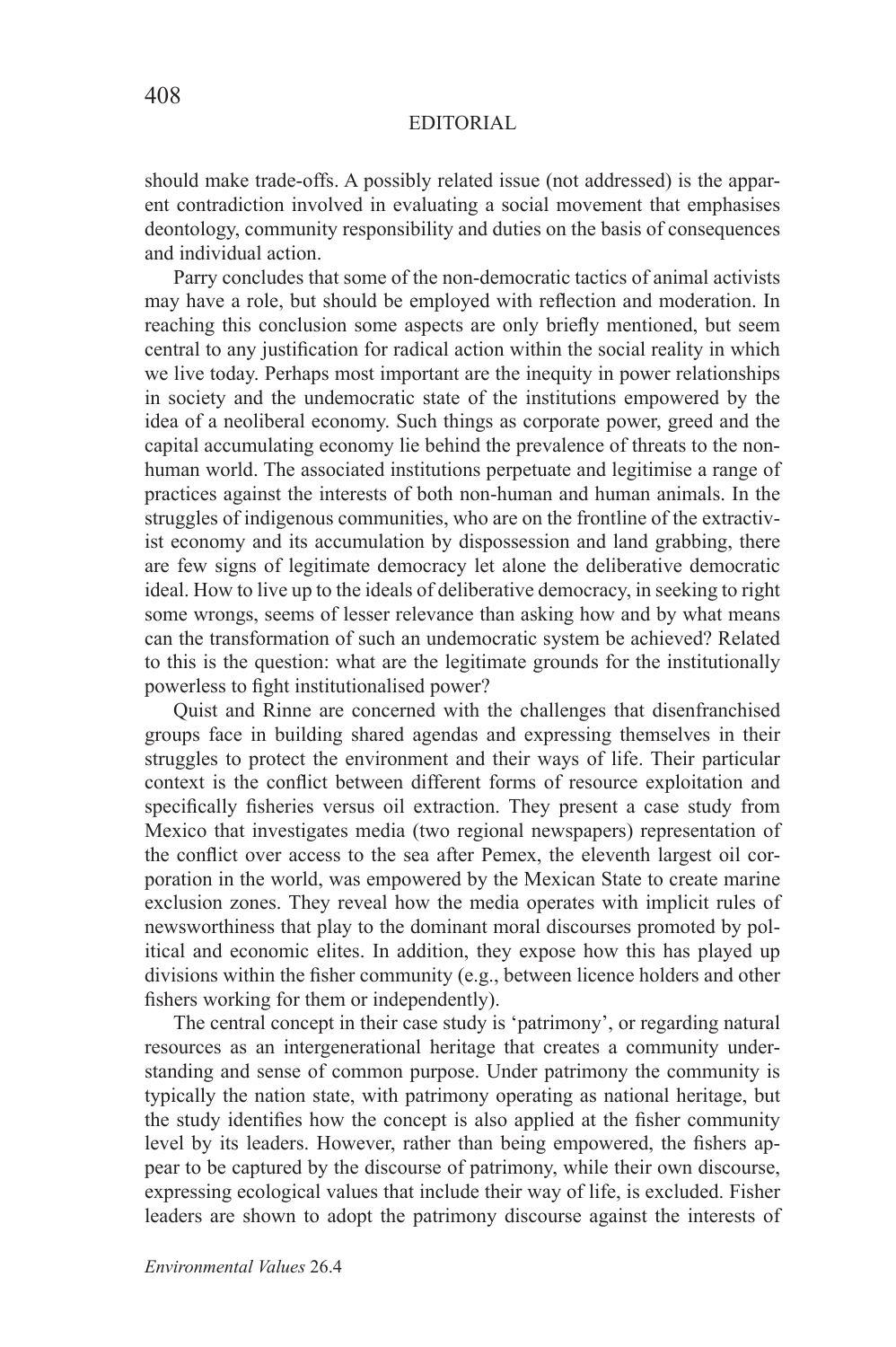the wider fisher community, even to the extent that the prospect of fishers becoming oil workers is considered. Oil is judged superior in patrimonial value and for the national collective compared to the value of fishing for the local community. In this discourse, there is no questioning of the oil industries right to exploit the resource. There is a clear underlying productivist logic that excludes environmental concerns and narrowly frames the social as national.

How natural resource extraction issues are framed by the media is also the concern of Davies et al. Their particular case study is Greenland, where the population of 57,000 live in the twelfth largest country by land area. That 90 per cent of the people claim Inuit ethnicity adds to the distinct character of the society, as does having 80 per cent of the country under ice. In this last respect, climate change has been presented by some as an opportunity for opening-up territory for resource extraction. Indeed, this forms one of the major discourses revealed by Davies et al. in their analysis of 1000 English language media articles about Greenland. The potential for extracting oil, gas and rare Earth metals to supply the fossil fuel economy and its high-tech industries means climate change is not denied but accepted as an actual phenomenon by corporate fossil fuel and resource extracting interests. Rather than being a problem, climate change is seen as an opportunity. The media being reported here seems clearly focused on serving the speculations of corporations, bankers and financiers over where to make money. Such media coverage regards risk purely in financial terms of returns on investment (not strong uncertainty over climate change), and on the same basis the potential for oil spills due to new extraction is addressed as a risk to corporate investors' returns, not the environment.

Other aspects of the media coverage over extracting Greenland's resources relate to the geo-politics of a small Inuit led country facing the likes of China and the European Union, and multi-national corporations. The vulnerability of Inuit culture is also raised, including the potential impact on the relatively small existing national population being swamped by incoming labour. Yet, somewhat paralleling the case of Mexico, coverage also regards investment in resource extraction as a necessity for 'development' that promises jobs and the eradication of social problems through material wealth.

The idea of wilderness, so antithetical to advocates of the anthropocene (Baskin, 2015), appears in the media in both its positive form as pristine and untouched, as well as its negative form of waste land. The absence of human use is bemoaned by the latter as resources going to waste, while for the former this is where the environmental value lies. However, what is interesting in the reported media coverage presented by Davies et al. is how human–nature interactions are so easily turned into, and exclusively discussed as, human to human value relationships (e.g. human induced climate change having consequences for humans). Nature then has no voice in this media coverage.

Therein lies the failure of the environmental movement in its pragmatic neoliberalism. That the mainstream media is obsessed by framing its reportage in terms of financial and economic consequences is hardly a secret (see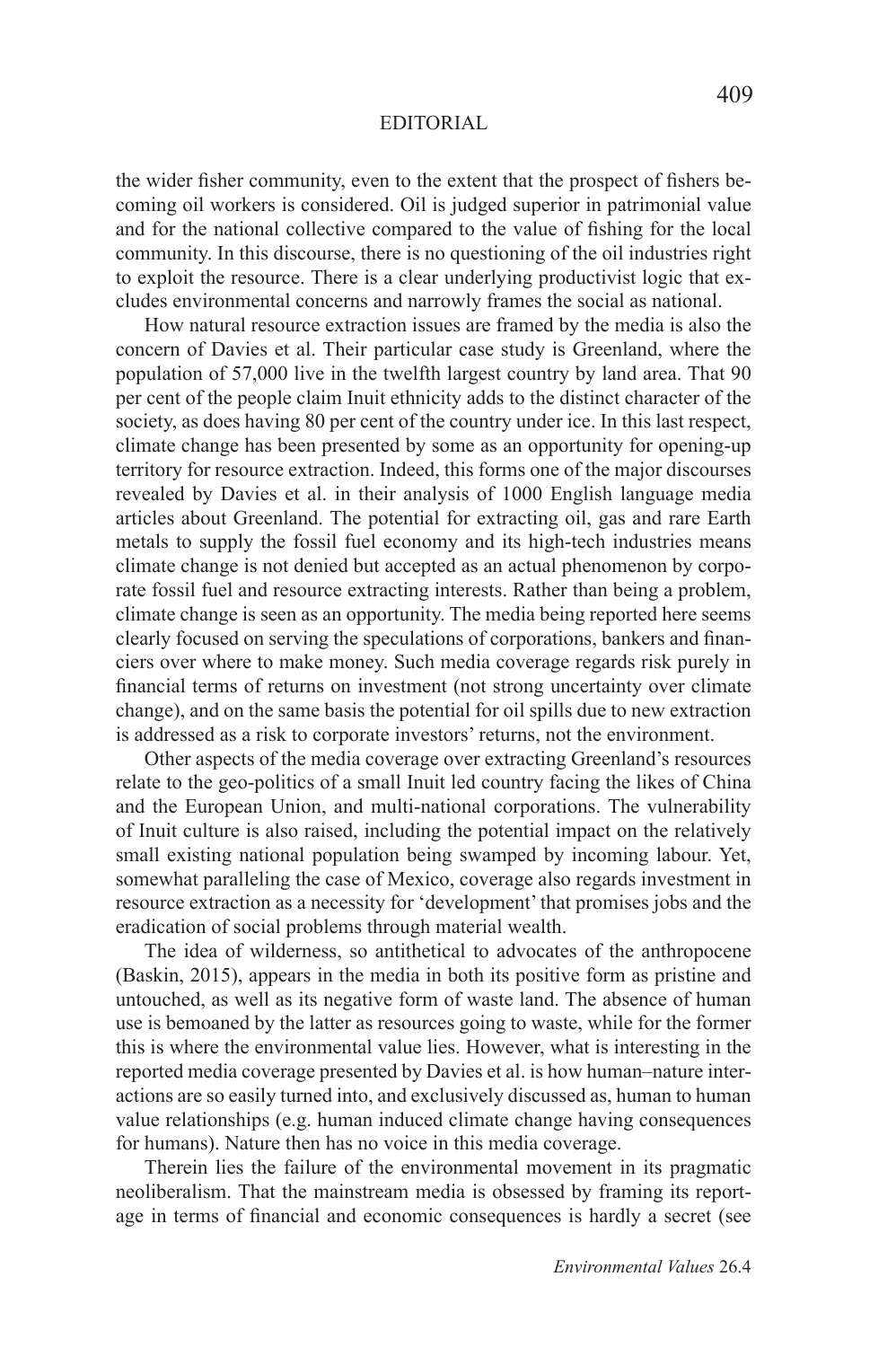Chalmers, 2012). What is less readily admitted is the extent to which ENGOs have done likewise and so lost their connection to the non-human world that environmentalism aimed to represent in the first place. In the appeasement of presumed state and corporate economic interests, the language of environmental values is commonly reformulated to actually deny the existence of value in nature, non-human to non-human value and even the importance of human to non-human relationships. There is only the human-to-human relationship and associated values, and clearly some humans are more equal than others.

Issues of power, inclusion and representation in the environmental movement also concern the paper by Fenney, but from a different perspective. The argument is made that the disabled are subject to both oppression (disablism) and also the assumption of a non-disabled norm as valid and desirable (ableism). Evidence from interviews with disabled people in the UK is presented to illustrate the issues. In particular, Fenney highlights discourses on cycling and self-sufficiency as problematic. The former is criticised as specifically focussed on the able bodied, while the latter is seen as promoting a form of independence that is unavailable to many disabled people. Both are then loosely associated by Fenney with a neoliberal agenda in environmentalism.

The broader concern raised by Fenney is where in the environmental movement's vision of the future will the disabled find themselves, how will their voice achieve inclusion and their concerns over social justice be met? Implicitly, alternative systems and their conceptualisations of freedom underlie this discussion. The modern (neo)liberal model of 'freedom' might be characterised as the individual holding others at a distance with dependency on high technology, machines, biotech and chemicals. The environmental movement has traditionally rejected this in preference for a low technology world based on community and explicitly recognising interdependence, where labour substitutes for capital. There are clearly many questions left unanswered by the environmental movement concerning diverging visions of the future, including the absence of implications for the disabled. However, environmentalism, especially eco-feminism, has strongly advocated a caring society in which issues of dependency and interdependency are made explicit, rather than hidden by production chains, technology and patriarchy.

In addition, the case made by Fenny does not establish any necessary link between environmentalism and abelism/disablism. For example, why does cycling need to be regarded as so exclusionary? Whether two, three, four or more wheeled there are many forms of locomotion that can be powered by humans singly or in numbers and be inclusive of different (dis)abilities as well as passengers. Perhaps the UK remains unfamiliar with the variety of machines available, but the idea that recommending cycling need necessarily be problematic and discriminatory appears to be in part based upon a limited conception of the options. The structural limits in the current infrastructure that favour cars also affects the imagination of what is possible and creates dependencies. That cars are part of our environmental problems is indisputable.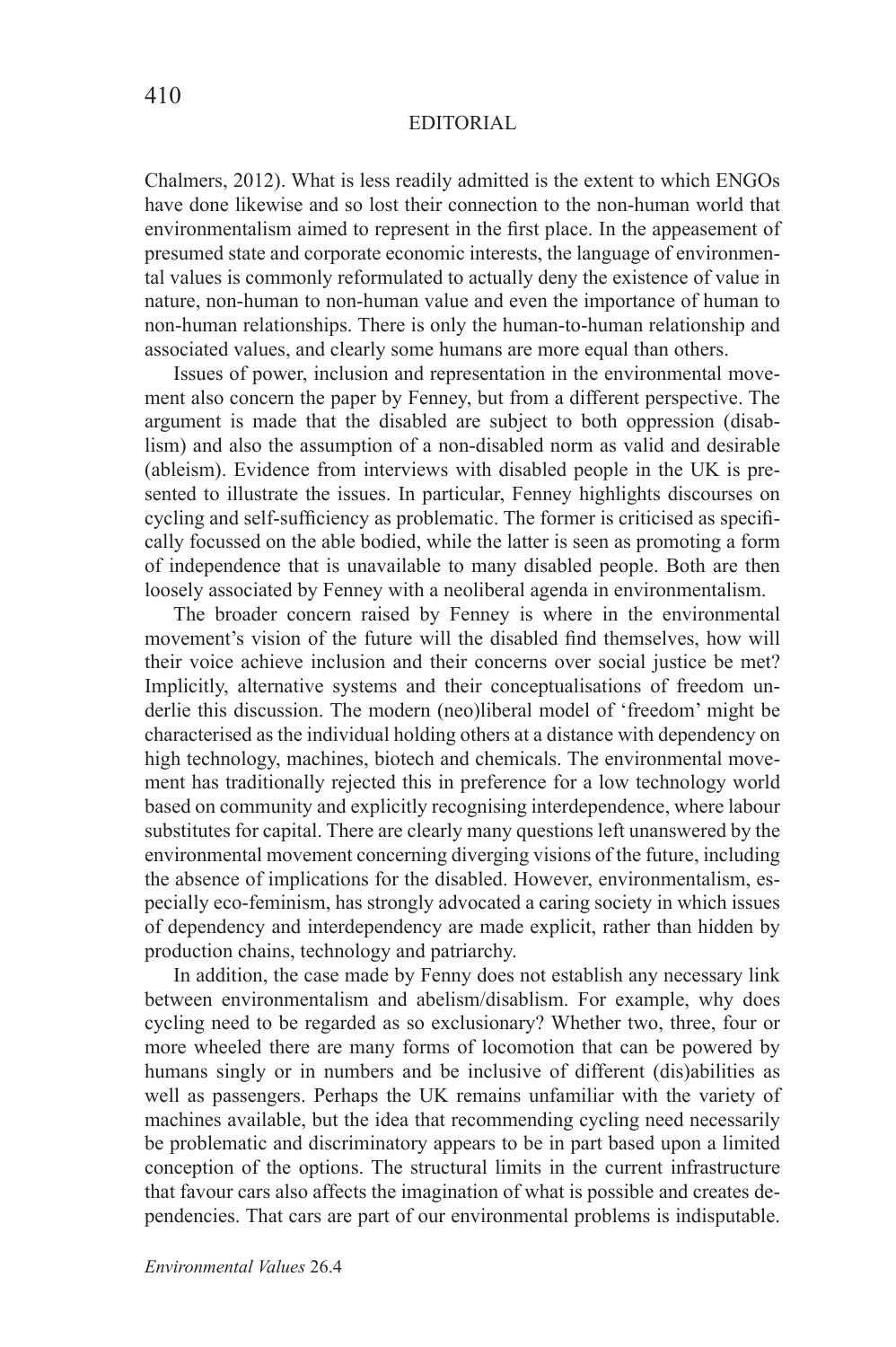I take Fenny's point as being that too little thought is given to the implications of getting rid of cars in terms of the implications for disabled people who have lives currently dependent upon cars. Their concerns need to be voiced and addressed when cars are targeted or bikes promoted, but such polices should also not simply be equated with discrimination *per se*.

Fenny notes that there is a growing (physically and mentally) disabled population and states that it is already approximately one-fifth of the UK population. Clearly the able do become the disabled as population ages, and there is an element of denial of this basic fact in Western society with its emphasis on health and beauty as youth. While Fenny presents the case for why transformation to environmental futures is inadequately addressing the issue, there is also a more general problem for the environmental movement here.

Social ecological transformation is discussed as requiring major systemic change, and for many that means changing away from modernist utopias (Spash, 2015b). The scale of change required in removing fossil fuels from the economy is far-reaching and involves major distributive impacts. All those with dependencies on the structures of modernity, its technologies, energy and material intensive devices are vulnerable. The environmental movement needs to seriously consider and address the implications rather than pretending everything can be substituted and energy transition will be straightforward. Environmental policy is no more a win-win than any other policy; different polices change winners and losers. For the environmental movement, some specific groups, practices and ways of life are deliberately the target of change because they are deemed exploitative, unjust and unethical. Societal change is an inherently value laden and political issue.

Currently major societal change occurs through undemocratic imposition of technology and infrastructure at the behest of minority interests, while the majority are just along for the ride, whether they like it or not. The rise of nationalism accompanied by militarisation and securitisation justifies exploitation of others who must be outcompeted in the fight for resources to maintain national and corporate economic growth. The depoliticising pragmatism of the environmental movement means loss of both direction and voice. The central issue, which was the reason for an environmental movement in the first place, is: how can different people live together and find meaning in their lives without engaging in the environmental degradation and mistreatment of others, both human and non-human, that is central to the currently dominant economic system?

CLIVE L. SPASH

#### *References*

Adams, B. 2017. 'Sleeping with the enemy? Biodiversity conservation, corporations and the green economy. *Journal of Political Ecology* **24**: 243–257.